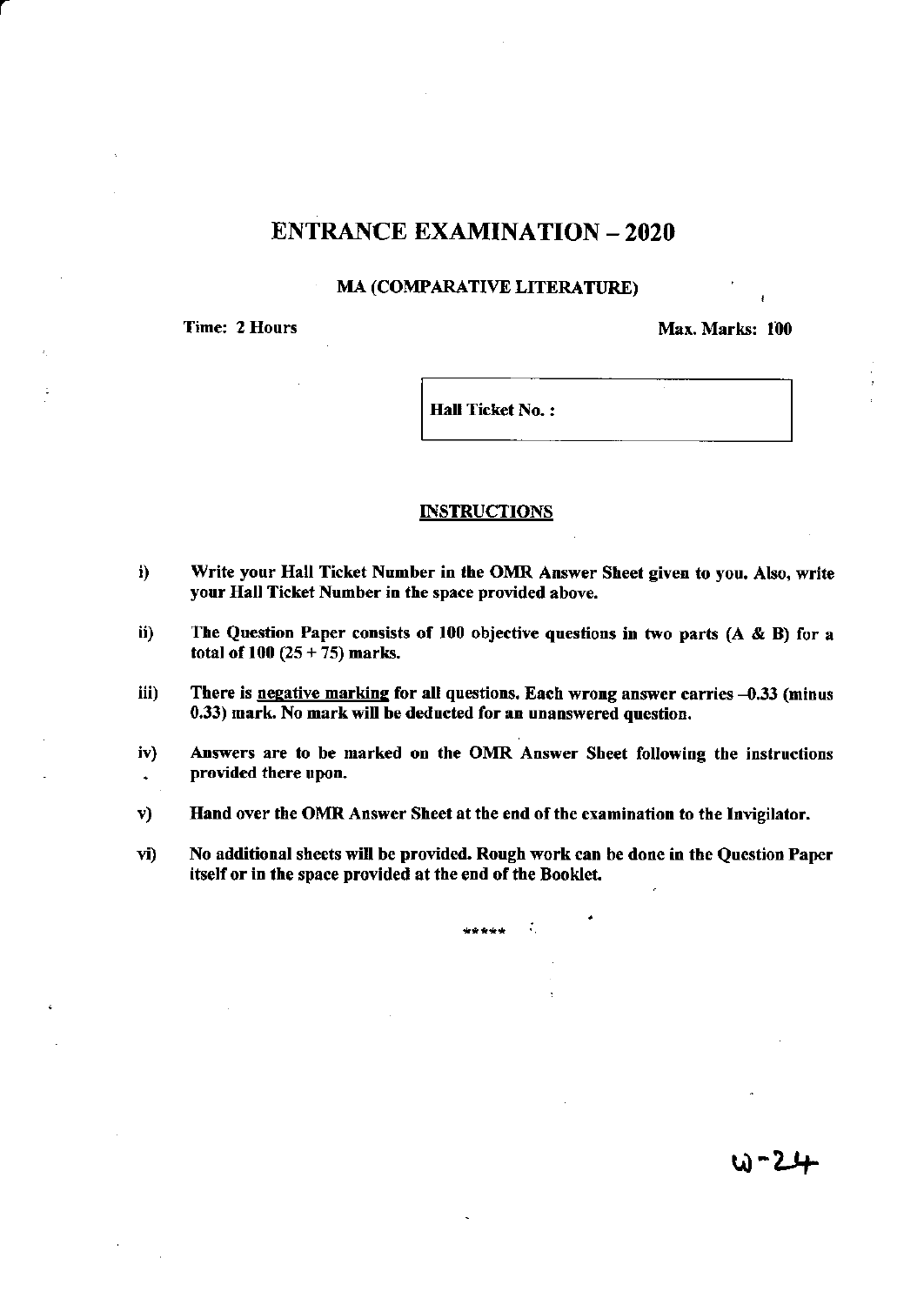|                                            | $PART - A$                                                                                                                                                                                                                                                                              |                                                                                   |                   |
|--------------------------------------------|-----------------------------------------------------------------------------------------------------------------------------------------------------------------------------------------------------------------------------------------------------------------------------------------|-----------------------------------------------------------------------------------|-------------------|
|                                            |                                                                                                                                                                                                                                                                                         | 1) Complete the sentence: The builders are ___ good progress with the new house.  |                   |
| A) getting                                 | <b>B</b> ) doing                                                                                                                                                                                                                                                                        | C) making                                                                         | <b>D</b> ) taking |
|                                            |                                                                                                                                                                                                                                                                                         | 2) Chose the best option to complete the conversation: How long are you here for? |                   |
| A) Since last week                         |                                                                                                                                                                                                                                                                                         | <b>B</b> ) Ten days ago                                                           |                   |
| C) Till tomorrow                           |                                                                                                                                                                                                                                                                                         | D) Is he dead?                                                                    |                   |
| 3) Parapraxes is another term for:         |                                                                                                                                                                                                                                                                                         |                                                                                   |                   |
| A) Slips of the Tongue                     |                                                                                                                                                                                                                                                                                         | <b>B</b> ) Writing fiction                                                        | J                 |
| C) Dreamwork                               |                                                                                                                                                                                                                                                                                         | D) Plagiarising from several sources                                              |                   |
|                                            | 4) Items in a published book usually appear in the following order:<br>A) Index, Copyright Page, Bibliography, Footnotes<br>B) Copyright Page, Bibliography, Index, Footnotes<br>C) Copyright Page, Footnotes, Bibliography, Index<br>D) Bibliography, Copyright Page, Index, Footnotes |                                                                                   |                   |
|                                            |                                                                                                                                                                                                                                                                                         |                                                                                   |                   |
| A) 63                                      | 5) Which number is missing in the series: 2, 5, 10, 17, 26, 37, 50, $\frac{1}{2}$ .                                                                                                                                                                                                     |                                                                                   |                   |
|                                            | <b>B</b> ) 65                                                                                                                                                                                                                                                                           | $C$ ) 67                                                                          | D) 69             |
| 6) Choose the odd word:                    |                                                                                                                                                                                                                                                                                         |                                                                                   |                   |
| A) Nun                                     | <b>B</b> ) Knight                                                                                                                                                                                                                                                                       | C) Monk                                                                           | D) Priest         |
| 7) "www" represents:                       |                                                                                                                                                                                                                                                                                         |                                                                                   |                   |
| A) who what where                          |                                                                                                                                                                                                                                                                                         | B) weird wide web                                                                 |                   |
| C) word wide web                           |                                                                                                                                                                                                                                                                                         | D) world wide web                                                                 |                   |
|                                            |                                                                                                                                                                                                                                                                                         |                                                                                   |                   |
| 8) Communication with oneself is known as: |                                                                                                                                                                                                                                                                                         |                                                                                   |                   |
| A) Group communication                     |                                                                                                                                                                                                                                                                                         | <b>B</b> ) Grapevine communication                                                |                   |
| C) Interpersonal communication             |                                                                                                                                                                                                                                                                                         | D) Intrapersonal communication                                                    |                   |
|                                            |                                                                                                                                                                                                                                                                                         |                                                                                   |                   |
|                                            | 9) What will be the next letter in the series: DCXW, FGVU, HGTS, ___.                                                                                                                                                                                                                   |                                                                                   |                   |
| A) AKPO                                    | <b>B</b> ) JBYZ                                                                                                                                                                                                                                                                         | $C$ ) JIRQ                                                                        | D) LMRS           |
|                                            | 10) The statement "To be non-violent is good" is a judgement.                                                                                                                                                                                                                           |                                                                                   |                   |
| A) Moral                                   | <b>B</b> ) Factual                                                                                                                                                                                                                                                                      | C) Religious                                                                      |                   |
|                                            |                                                                                                                                                                                                                                                                                         |                                                                                   | D) Social         |
|                                            |                                                                                                                                                                                                                                                                                         | 11) If AGARTALA is written in code as 14168171, the code for AGRA is:             |                   |
| A) 1641                                    | <b>B</b> ) 1416                                                                                                                                                                                                                                                                         | $C$ ) 1441                                                                        | <b>D</b> ) 1461   |
|                                            |                                                                                                                                                                                                                                                                                         |                                                                                   |                   |
| 12) An E-mail address consists of parts.   |                                                                                                                                                                                                                                                                                         |                                                                                   |                   |
| A) two                                     | <b>B</b> ) three                                                                                                                                                                                                                                                                        | $C$ ) four                                                                        | D) five           |
|                                            |                                                                                                                                                                                                                                                                                         |                                                                                   |                   |
|                                            | 13) NAAC is an autonomous institution under the aegis of:                                                                                                                                                                                                                               |                                                                                   |                   |
| A) ICSSR                                   | <b>B</b> ) CSIR                                                                                                                                                                                                                                                                         | C) AICTE                                                                          | D) UGC            |
|                                            |                                                                                                                                                                                                                                                                                         |                                                                                   |                   |
|                                            | 14) National Council for Women's Education was established in:                                                                                                                                                                                                                          |                                                                                   | p                 |
| A) 1958                                    | <b>B</b> ) 1976                                                                                                                                                                                                                                                                         | $C$ ) 1989                                                                        | D) 2000           |

 $\ddot{\phantom{a}}$ 

 $\sim$ 

J.

 $\overline{2}$ 

l.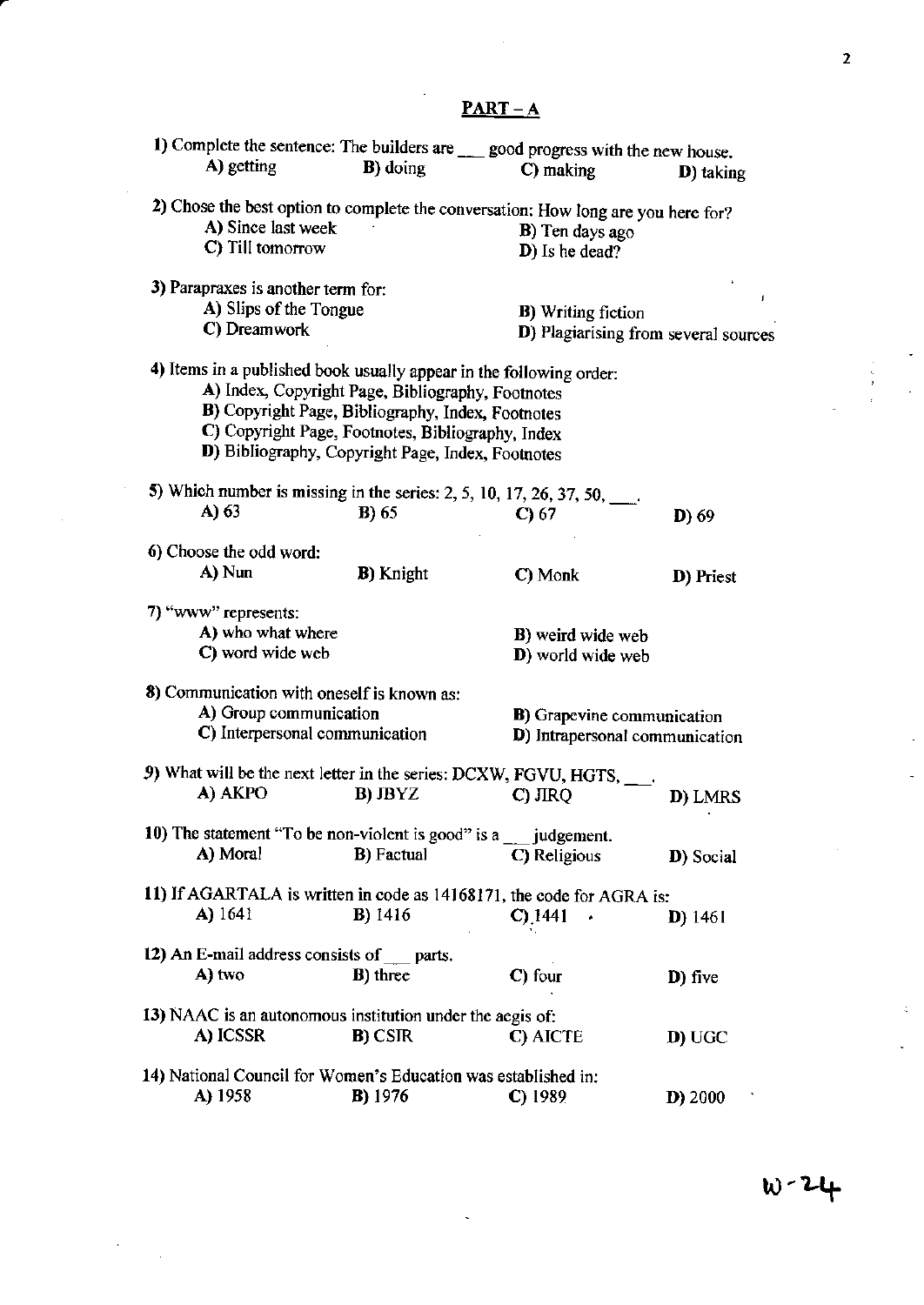| A and book B is below E. Which is at the bottom?<br>$\mathbf{D}$ ) C<br>B) B<br>C) A<br>A) E<br>16) Insert the missing number in the series: 3, 8, 18, 23, 33, $\qquad$ , 48.<br>D) 45<br>$B)$ 40<br>$C$ ) 38<br>A) 37<br>17) Which year did the Sachar Committee submit its report on Muslims in India?<br><b>D</b> ) 1995<br>$C$ ) 2016<br><b>B</b> ) 2006<br>A) 1996<br>ł |  |  |  |  |
|------------------------------------------------------------------------------------------------------------------------------------------------------------------------------------------------------------------------------------------------------------------------------------------------------------------------------------------------------------------------------|--|--|--|--|
|                                                                                                                                                                                                                                                                                                                                                                              |  |  |  |  |
|                                                                                                                                                                                                                                                                                                                                                                              |  |  |  |  |
|                                                                                                                                                                                                                                                                                                                                                                              |  |  |  |  |
|                                                                                                                                                                                                                                                                                                                                                                              |  |  |  |  |
|                                                                                                                                                                                                                                                                                                                                                                              |  |  |  |  |
| 18) Article 370 that assured the special status of Jammu and Kashmir was revoked in?                                                                                                                                                                                                                                                                                         |  |  |  |  |
| C) 2000<br>$D$ ) 1990<br>B) 2019<br>A) 2015                                                                                                                                                                                                                                                                                                                                  |  |  |  |  |
| 19) Which Article that criminalized homosexuality was ruled unconstitutional in 2018?                                                                                                                                                                                                                                                                                        |  |  |  |  |
| $D)$ 317<br>$C$ ) 307<br><b>B</b> ) 370<br>A) 377                                                                                                                                                                                                                                                                                                                            |  |  |  |  |
| 20) What does AFSPA stand for?                                                                                                                                                                                                                                                                                                                                               |  |  |  |  |
| B) Air Force Special Protection Act<br>A) Armed Forces Special Powers Act                                                                                                                                                                                                                                                                                                    |  |  |  |  |
| D) Air Force Special Provisions Act<br>C) Army Force Special Provisions Act                                                                                                                                                                                                                                                                                                  |  |  |  |  |
| 21) Who was the Chairperson of the independent India's Constitution Drafting Committee?                                                                                                                                                                                                                                                                                      |  |  |  |  |
| B) Jawaharlal Nehru<br>A) M.K. Gandhi                                                                                                                                                                                                                                                                                                                                        |  |  |  |  |
| D) Sardar Vallabhbhai Patel<br>C) B.R. Ambedkar                                                                                                                                                                                                                                                                                                                              |  |  |  |  |
| 22) Which of the following is an analogous statement?                                                                                                                                                                                                                                                                                                                        |  |  |  |  |
| <b>B</b> ) God is great<br>A) Man is like God<br>D) Man is a rational being                                                                                                                                                                                                                                                                                                  |  |  |  |  |
| C) Gandhi is the Father of the Nation                                                                                                                                                                                                                                                                                                                                        |  |  |  |  |
| 23) A hypothesis is a:                                                                                                                                                                                                                                                                                                                                                       |  |  |  |  |
| <b>D</b> ) supposition<br>C) postulate<br>B) canon<br>A) law                                                                                                                                                                                                                                                                                                                 |  |  |  |  |
| 24) Internet Explorer is a type of:                                                                                                                                                                                                                                                                                                                                          |  |  |  |  |
| <b>B</b> ) Computer<br>A) Operating System                                                                                                                                                                                                                                                                                                                                   |  |  |  |  |
| D) IP address<br>C) Browser                                                                                                                                                                                                                                                                                                                                                  |  |  |  |  |
| 25) A reasoning method where we start with certain particular statements and conclude with a<br>universal statement is called __ Reasoning.                                                                                                                                                                                                                                  |  |  |  |  |
| <b>B</b> ) Inductive<br>A) Deductive                                                                                                                                                                                                                                                                                                                                         |  |  |  |  |
| D) Transcendental<br>C) Abnormal                                                                                                                                                                                                                                                                                                                                             |  |  |  |  |
|                                                                                                                                                                                                                                                                                                                                                                              |  |  |  |  |
|                                                                                                                                                                                                                                                                                                                                                                              |  |  |  |  |
| $PART-B$                                                                                                                                                                                                                                                                                                                                                                     |  |  |  |  |
| 26) Consider the following statements, and choose the correct option:                                                                                                                                                                                                                                                                                                        |  |  |  |  |
| II. Harriet Beecher Stowe wrote Slavery.<br>I. Jyotibha Phule wrote Slavery.<br>IV. It was published in 1873.                                                                                                                                                                                                                                                                |  |  |  |  |
| III. It was published in 1853.<br>$D$ ) I & IV<br>$C)$ II & III<br>$B)$ II & IV<br>A) $I & H$                                                                                                                                                                                                                                                                                |  |  |  |  |

l,

W-24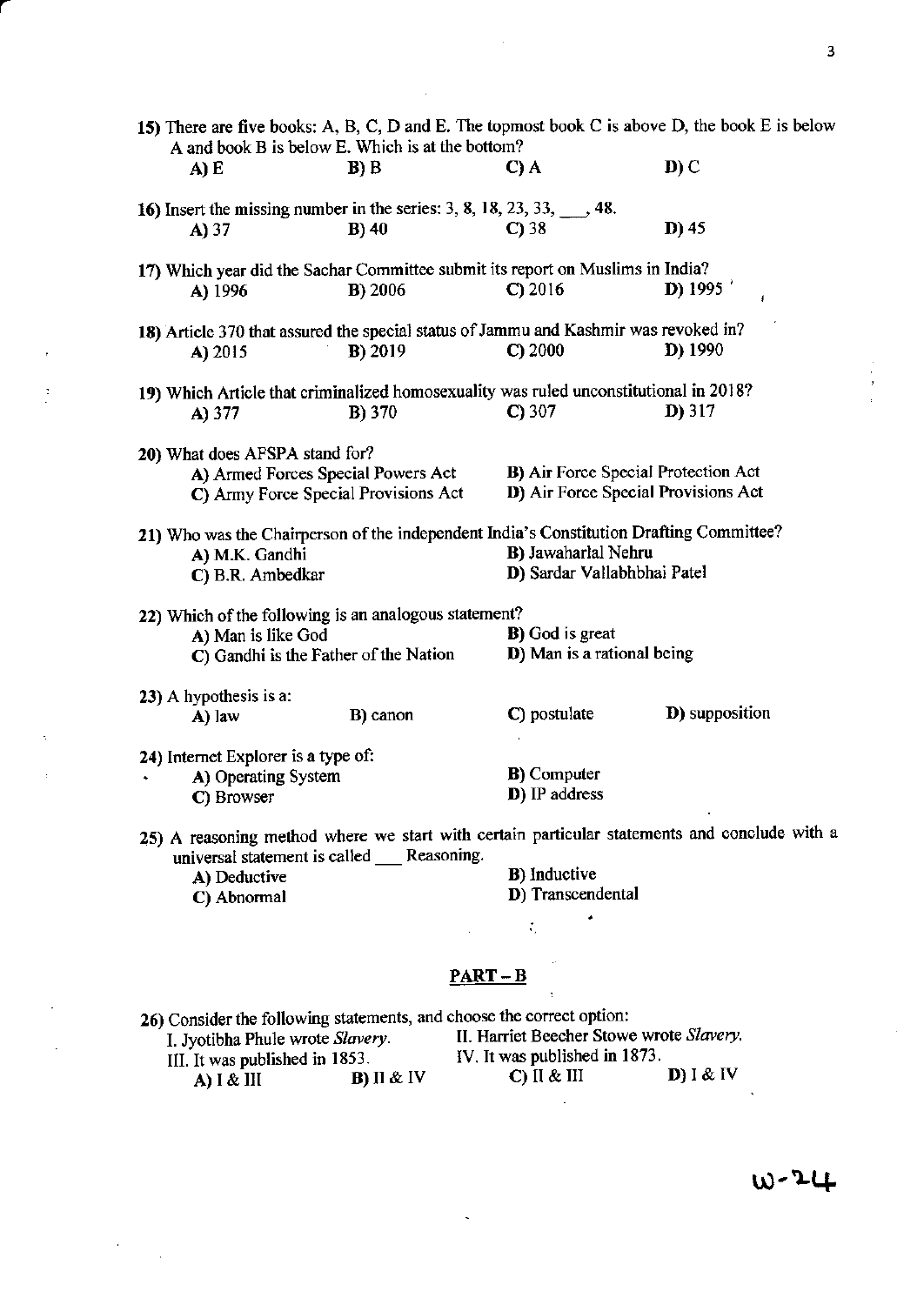| A) Nawab Rai                                                                                                                                                                                                                                                                                                                                                                                                                                                       | 27) What is the first pen name of Dhanpat Rai Shrivastava or Munshi Premchand?<br><b>B</b> ) Dhanpat Das<br>C) Gopal Sharma<br>D) Prem Das                                                                        |  |  |  |
|--------------------------------------------------------------------------------------------------------------------------------------------------------------------------------------------------------------------------------------------------------------------------------------------------------------------------------------------------------------------------------------------------------------------------------------------------------------------|-------------------------------------------------------------------------------------------------------------------------------------------------------------------------------------------------------------------|--|--|--|
| 28) The first woman to receive Sahitya Akadami Award is:<br>A) Mahasweta Devi B) Bani Basu                                                                                                                                                                                                                                                                                                                                                                         | C) Ashapoorna Devi D) Amrita Pritam                                                                                                                                                                               |  |  |  |
| 29) The fictional South Indian city "Malgudi" is a creation of:<br>A) Ruskin Bond<br>C) Rabindranath Tagore                                                                                                                                                                                                                                                                                                                                                        | <b>B</b> ) Mulk Raj Anand<br>D) R.K. Narayan                                                                                                                                                                      |  |  |  |
| A) Arundhati Ray                                                                                                                                                                                                                                                                                                                                                                                                                                                   | 30) Identify the Booker Prize awardee from the list below, who was NOT born in India.<br><b>B</b> ) Salman Rushdie C) V.S. Naipaul<br>D) Aravind Adiga<br>Ĵ,                                                      |  |  |  |
| A) Calcutta University<br>C) Jadavpur University                                                                                                                                                                                                                                                                                                                                                                                                                   | 31) The first Department of Comparative Literature in India was started at:<br>ŧ<br><b>B</b> ) Delhi University<br>D) University of Hyderabad                                                                     |  |  |  |
| I. Umaraojan Ada<br>II. Kundalatha<br>III. Sarswatichandra<br>IV. Chhman Ath Ghuntha<br>Ш<br>I<br>П<br>$\boldsymbol{2}$<br>3<br>4<br>$\mathbf{A}$<br>3<br>$\blacksquare$<br>$\overline{\mathbf{4}}$<br>B)<br>$\mathbf{3}$<br>$\overline{2}$<br>$\mathbf{1}$<br>$\mathbf{C}$<br>4<br>$\mathbf{1}$<br>$\overline{c}$<br>D)                                                                                                                                           | 32) Match the texts in the first set with the languages in the second set:<br>1. Oriya<br>2. Gujarati<br>3. Urdu<br>4. Malayalam<br>IV<br>$\mathbf{1}$<br>$\overline{\mathbf{c}}$<br>4<br>$\overline{\mathbf{3}}$ |  |  |  |
| A) Akkitham Achuthan Namboodri<br>C) Shankha Ghosh                                                                                                                                                                                                                                                                                                                                                                                                                 | 33) Who among the following won the Jnanpith Award for the year 2019?<br><b>B</b> ) Amitav Ghosh<br>D) Kedarnath Singh                                                                                            |  |  |  |
| 34) "Ambiguity" is a term made famous by:<br>A) Wayne C. Booth B) Cleanth Brooks                                                                                                                                                                                                                                                                                                                                                                                   | C) William Empson D) John Crowe Ransom                                                                                                                                                                            |  |  |  |
| A) Jacques Lacan                                                                                                                                                                                                                                                                                                                                                                                                                                                   | 35) "Heteroglossia" is used by ___ to describe the variety of languages and voices within a novel.<br>B) Mikhail Bakhtin C) Michel Foucault D) Ferdinand Saussure                                                 |  |  |  |
| 36) Which of the following represents the correct chronological order of the publication of the<br>works of Chinua Achebe?<br>A) Things Fall Apart – No longer at Ease – Arrow of God – Anthills of Savannah<br>B) Arrow of God - Anthills of Savannah - Things Fall Apart - No longer at Ease<br>C) Things Fall Apart - Arrow of God - No Longer at Ease - Anthills of Savannah<br>D) Anthills of Savannah - No longer at Ease - Arrow of God - Things Fall Apart |                                                                                                                                                                                                                   |  |  |  |
| A) Ashis Nandy<br>C) Devdutt Patnaik<br>Read the following passage and answer questions 38-43:                                                                                                                                                                                                                                                                                                                                                                     | 37) Vyasa, the graphic novel drawn by Sankha Bannerjee, was written by:<br>B) Sibaji Bandyopadhyay<br>D) Gayatri Chakravorty Spivak                                                                               |  |  |  |
|                                                                                                                                                                                                                                                                                                                                                                                                                                                                    |                                                                                                                                                                                                                   |  |  |  |

4

 $w - 24$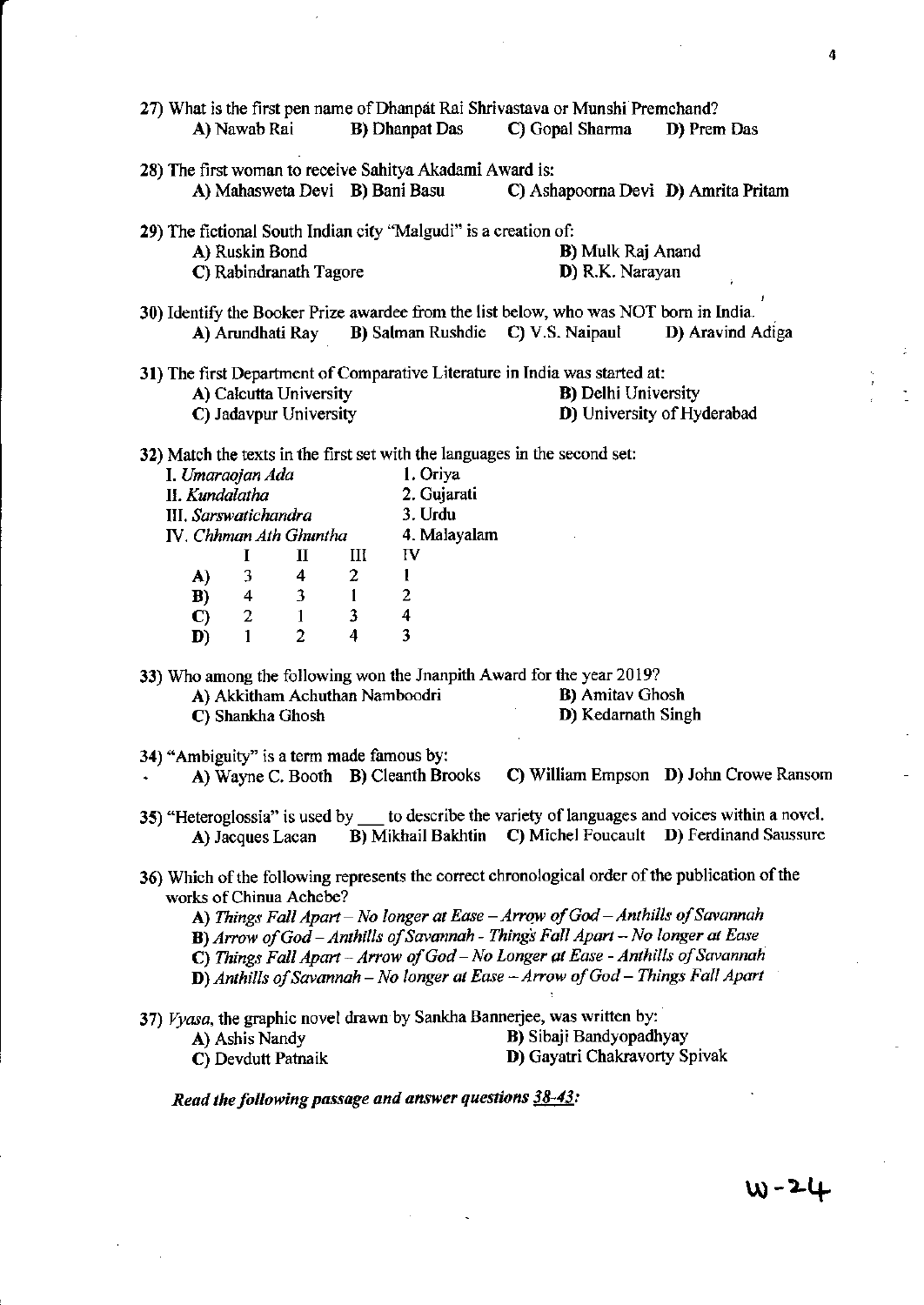At magic hour, when the sun has gone but the light has not, armies of flying foxes unhinge themselves from the Banyan tree in the old graveyard and drift across the city like smoke. When the bats leave, the crows come home. Not all the din of their homecoming fills the silence left by the sparrows that have gone missing, and the old white-backed vultures, custodians of the dead for more than a hundred million years, that have been wiped out. The vultures died of diclofenac poisoning. Diclofenac, cow-aspirin, given to cattle as a muscle relaxant, to ease pain and increase production of milk, works - worked - like nerve gas on white-backed vultures. Each chemically relaxed, milk-producing cow or buffalo that died became poisoned vulture-bait. As cattle turned into better diary machines, as the city ate more ice cream, butterscotch-crunch, nutty-buddy and chocolate-chip, as it drank more mango milkshake, rultures' necks began to droop as though they were tired and simply couldn't stay awake. Silver beards of saliva dripped from their beaks, and one by one they tumbled off their branches, dead.

| 38) "Flying foxes" refer to:<br>A) Crows                                                                                                                                      | <b>B</b> ) Bats                                   | C) Vultures                                                                                                        | D) Sparrows                                       |
|-------------------------------------------------------------------------------------------------------------------------------------------------------------------------------|---------------------------------------------------|--------------------------------------------------------------------------------------------------------------------|---------------------------------------------------|
| 39) "Drift across the city like smoke" is an example of:<br>A) Metaphor                                                                                                       | <b>B</b> ) Metonymy                               | C) Simile                                                                                                          | D) Synecdoche                                     |
| 40) Sparrows are missing because they are:<br>A) late                                                                                                                         | <b>B</b> ) wayward                                | C) lost their way                                                                                                  | D) dying out                                      |
| 41) White-backed vultures are custodians of death for more than a hundred million years because:<br>A) they are part of religious ceremonies<br>C) they only prey on sparrows |                                                   | B) they mostly depend on carrion<br>D) they are solitary and shun the city                                         |                                                   |
| 42) According to the narrator, chemically enhanced cattle produce has:<br>A) poisoned white-backed vultures                                                                   |                                                   | B) improved children's health<br>C) impoverished people dependent on cattle D) promoted a more natural equilibrium |                                                   |
| 43) "Magic hour" refers to:<br>A) Sunrise                                                                                                                                     | <b>B</b> ) Sunset                                 | C) Noon                                                                                                            | D) Midnight                                       |
| 44) "Sadgati" is a short story by:<br>A) Krishan Chander B) Joginder Paul                                                                                                     |                                                   | C) Premchand                                                                                                       | D) Rabindranath Tagore                            |
| 45) Shyam Benegal's television series Bharat, Ek Khoj was based on:<br>A) Mother India<br>C) Glimpses of World History                                                        |                                                   | <b>B</b> ) The Discovery of India                                                                                  | <b>D</b> ) The Story of My Experiments with Truth |
| 46) "One is Not Born a Woman" is a speech by:<br>A) Judith Butler                                                                                                             | <b>B</b> ) Hélène Cixous                          | C) Monique Wittig                                                                                                  | D) Simone de Beauvoir                             |
| 47) "The problem of the twentieth century is the problem of the color line" is a statement by:<br>A) W.E.B. Dubois                                                            | <b>B</b> ) James Baldwin                          | C) B.R. Ambedkar                                                                                                   | D) Dadabhai Naoroji                               |
| 48) The concept of "the fetishism of the commodity" is associated with:                                                                                                       | A) Antonio Gramsci B) Rosa Luxemburg C) Karl Marx |                                                                                                                    | D) Vladimir Lenin                                 |

r,0-2+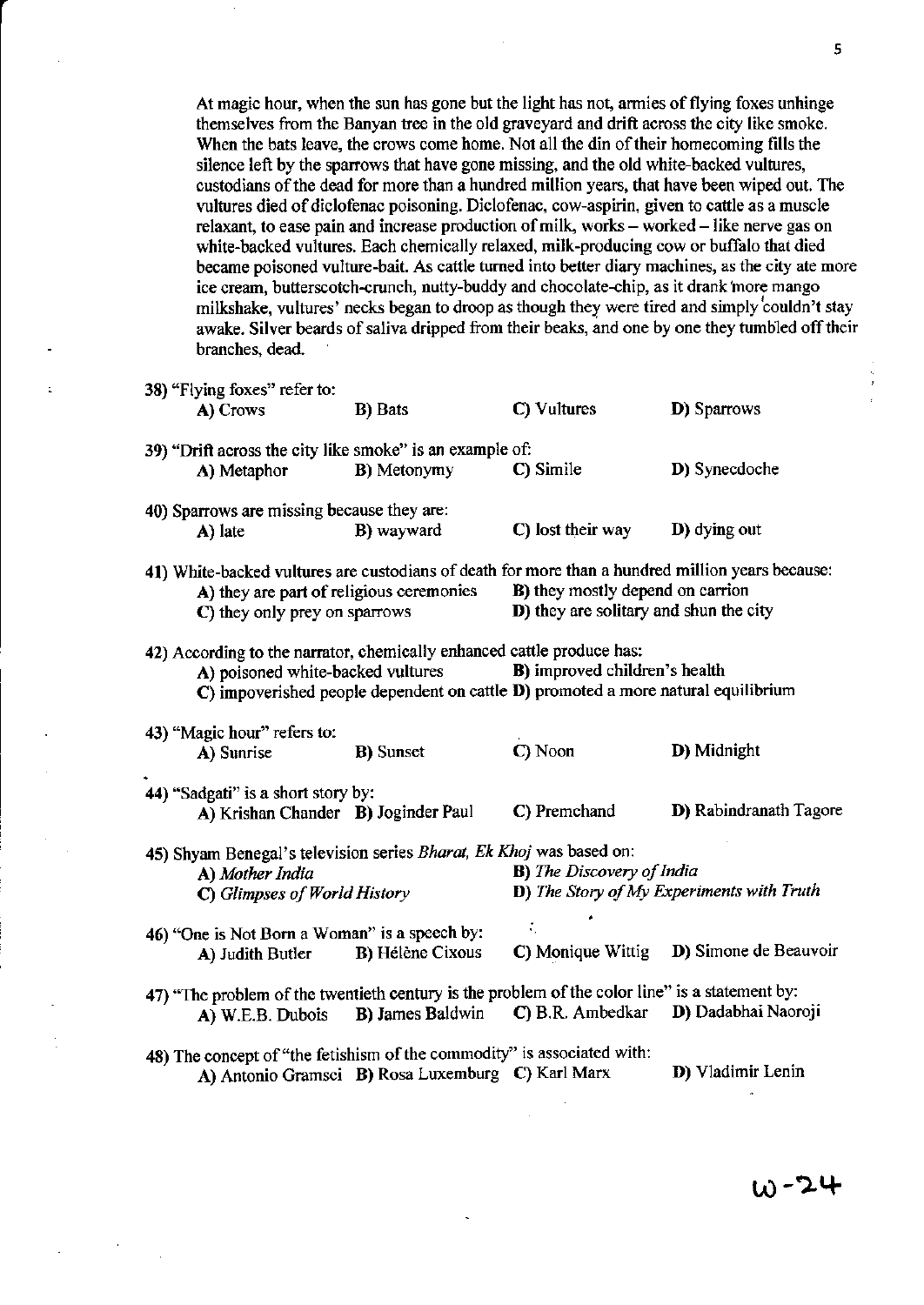| 49) The Buried Giant is a 2015 novel by:                              |                                                                                            |                                                                                                                   |                             |
|-----------------------------------------------------------------------|--------------------------------------------------------------------------------------------|-------------------------------------------------------------------------------------------------------------------|-----------------------------|
| A) Orhan Pamuk                                                        | <b>B</b> ) A.S. Byatt                                                                      | C) J.K. Rowling                                                                                                   | D) Kazuo Ishiguro           |
|                                                                       | 50) The first Urdu poet to have a collection of poetry to his name is:                     |                                                                                                                   |                             |
| A) Mir Taqi 'Mir'                                                     |                                                                                            | <b>B</b> ) Muhammad Quli Qutb Shah                                                                                |                             |
| C) Mirza Ghalib                                                       |                                                                                            | D) Altaf Hussain Hali                                                                                             |                             |
|                                                                       | 51) The feminist writer known as Volga, writes in:                                         |                                                                                                                   |                             |
| A) Kannada                                                            | <b>B</b> ) Russian                                                                         | C) Telugu                                                                                                         | D) Bengali                  |
|                                                                       |                                                                                            | 52) Dalit Panthers: An Authoritative History is a translated account of the movement by:                          |                             |
| A) Namdeo Dhasal B) J.V. Pawar                                        |                                                                                            | C) Annabhau Sathe                                                                                                 | D) Urmila Pawar             |
|                                                                       | 53) Which of the following is a play by Girish Karnad?                                     |                                                                                                                   |                             |
| A) Andha Yug                                                          | <b>B</b> ) Draupadi                                                                        | C) Hayavadana                                                                                                     | <b>D</b> ) Ghashiram Kotwal |
| 54) <i>Jejuri</i> is a collection of poetry by:                       |                                                                                            |                                                                                                                   |                             |
| A) Iravati Karve                                                      | B) Pandita Ramabai C) Arun Kolatkar                                                        |                                                                                                                   | D) Dom Moraes               |
|                                                                       |                                                                                            |                                                                                                                   |                             |
| 55) The author of <i>Ants Among Elephants</i> is:<br>A) G. Kalyan Rao | <b>B</b> ) Kancha Ilaiah                                                                   | C) Sujatha Gidla                                                                                                  | D) Joopaka Subhadra         |
|                                                                       |                                                                                            |                                                                                                                   |                             |
|                                                                       |                                                                                            | 56) Which of the following is a well-known Assamese novelist and activist?                                        |                             |
| A) Bhupen Hazarika                                                    |                                                                                            | <b>B)</b> Indira Goswami                                                                                          |                             |
| C) Binalakshmi Nepram                                                 |                                                                                            | D) Heisnam Kanhailal                                                                                              |                             |
|                                                                       |                                                                                            |                                                                                                                   |                             |
|                                                                       | 57) Harry Potter and the Cursed Child belongs to which genre?                              |                                                                                                                   |                             |
| A) Novel                                                              | <b>B</b> ) Romance                                                                         | C) Drama                                                                                                          | D) Epic                     |
|                                                                       |                                                                                            |                                                                                                                   |                             |
| A) Hélène Cixous B) Betty Friedan                                     | 58) "Feminist knowledge is for everybody" is a statement by:                               | C) Luce Irigaray                                                                                                  | D) bell hooks               |
|                                                                       |                                                                                            |                                                                                                                   |                             |
|                                                                       | 59) Growing Up Untouchable in India is written by:                                         |                                                                                                                   |                             |
| A) Vasant Moon                                                        | <b>B</b> ) Baburao Bagul                                                                   | C) Namdeo Dashal                                                                                                  | D) Bama                     |
| 60) Oroonoko is written by                                            |                                                                                            |                                                                                                                   |                             |
| A) Aphra Behn                                                         | <b>B</b> ) Ben Johnson                                                                     | C) Robert Greene                                                                                                  | D) Thomas Lodge             |
|                                                                       |                                                                                            |                                                                                                                   |                             |
|                                                                       | I. The stories of Tutinama are of Sri Lankan origin.                                       | 61) Consider the following statements and choose the correct combination of answers:                              |                             |
|                                                                       |                                                                                            | II. Iskandarnama of Nizami is a treatment of the legend of Alexander.                                             |                             |
|                                                                       | III. Shahnama and Iskandarnama are Perso-Arabic Epics.                                     |                                                                                                                   |                             |
| A) I, II, III & IV                                                    | $B)$ $I \& III$                                                                            | IV. Shahnama is the history of Persia from the creation to the fall of the Sasanian empire.<br>$C$ ) II, III & IV | D) I, II & IV               |
|                                                                       |                                                                                            |                                                                                                                   |                             |
| A) Alice Walker                                                       | 62) Who among the following is not an African-American writer?<br><b>B</b> ) Toni Morrison | C) Angela Davis                                                                                                   | D) Barbara Kingsolver       |
|                                                                       |                                                                                            |                                                                                                                   |                             |
| A) 1957                                                               | 63) In which year was National Book Trust established?<br><b>B</b> ) 1967                  | $C$ ) 1948                                                                                                        | <b>D</b> ) 1978             |

 $\mathcal{F}$ 

 $\hat{\mathcal{A}}$ 

6

 $\frac{1}{4}$ 

 $\overline{\phantom{a}}$ 

 $\pm$ 

 $\begin{bmatrix} \mathbf{r} \\ \mathbf{r} \\ \mathbf{r} \end{bmatrix}$ 

 $w - 24$ 

 $\overline{\phantom{a}}$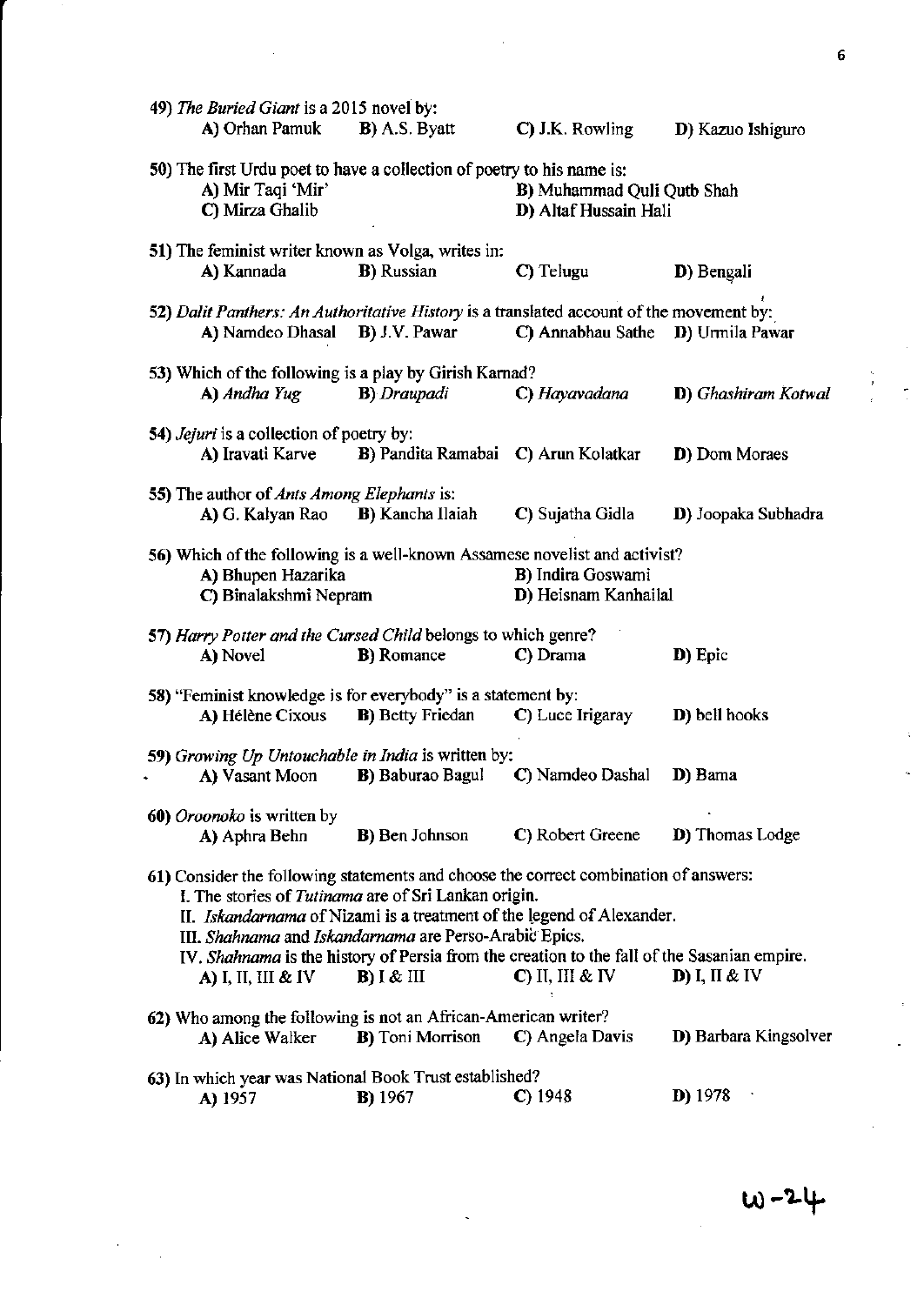| Read the following lines and answer questions 64 to 66:<br>Herr God, Herr Lucifer<br>Beware.              |                                                      |                                                          |                                                 |    |
|-----------------------------------------------------------------------------------------------------------|------------------------------------------------------|----------------------------------------------------------|-------------------------------------------------|----|
| Beware                                                                                                    |                                                      |                                                          |                                                 |    |
| Out of the ash<br>I rise with my red hair<br>And I eat men like air.                                      |                                                      |                                                          |                                                 |    |
| 64) The poem references:                                                                                  |                                                      |                                                          |                                                 |    |
| A) Holocaust                                                                                              | <b>B</b> ) Crusades                                  |                                                          | C) Salem witch trials D) Protestant Reformation |    |
| 65) The speaker's tone is best described as:                                                              |                                                      |                                                          |                                                 |    |
| A) Contrite                                                                                               | <b>B</b> ) Anxious                                   | C) Complacent                                            | D) Vengeful                                     | ÷. |
| 66) Lines 4-5 evoke:                                                                                      |                                                      |                                                          |                                                 |    |
| A) the myth of the Phoenix<br>C) a Jacobean tragedy                                                       |                                                      | <b>B</b> ) the resurrection of Christ<br>D) a fairy tale |                                                 |    |
| 67) Which of the following films was not directed by Satyajit Ray?                                        |                                                      |                                                          |                                                 |    |
| A) Aparajito                                                                                              | <b>B</b> ) Teen Kanya                                | C) Bhuvan Shome                                          | D) Shatranj ke Khiladi                          |    |
| 68) A Handful of Rice is a novel by?                                                                      | A) Kamala Surayya B) Nayantara Sahgal C) Kiran Desai |                                                          | D) Kamala Markandaya                            |    |
| 69) Who is the first woman author to win the Jnanpith Award?                                              |                                                      |                                                          |                                                 |    |
| A) Ashapoorna Devi<br>C) Mahasweta Devi                                                                   |                                                      | <b>B)</b> Qurratulain Hyder<br>D) Mahadevi Varma         |                                                 |    |
| 70) With Malice towards One and All was the weekly column of which author?                                |                                                      |                                                          |                                                 |    |
| A) Shobhaa De                                                                                             |                                                      | <b>B)</b> Jug Suraiya                                    |                                                 |    |
| C) Khushwant Singh                                                                                        |                                                      | D) Rajdeep Sardesai                                      |                                                 |    |
| 71) Which journalist wrote the book Assam: The Accord and Discord?                                        |                                                      |                                                          |                                                 |    |
| A) Teresa Rehman                                                                                          |                                                      | <b>B</b> ) Sangeeta B. Pisharoty                         |                                                 |    |
| C) Sanjoy Hazarika                                                                                        |                                                      | D) Arnab Goswami                                         |                                                 |    |
| 72) Who wrote an introduction to Tagore's 1912 prose translation Gitanjali: Song Offerings?               |                                                      |                                                          |                                                 |    |
| A) William Butler Yeats                                                                                   |                                                      | <b>B</b> ) Thomas Mann                                   |                                                 |    |
| C) Robert Frost                                                                                           |                                                      | D) George Bernard Shaw                                   |                                                 |    |
| 73) labeled close-reading the lemon-squeezer school of criticism.<br>A) I.A. Richards                     | <b>B</b> ) F.R. Leavis                               | $C)$ Q.D. Roth                                           | D) T.S. Eliot                                   |    |
|                                                                                                           |                                                      |                                                          |                                                 |    |
| 74) Which of the following statements are true about Mudrarakshasa:<br>I. It is written by Vishakhadatta. |                                                      |                                                          |                                                 |    |
| II. It is entirely fictional in nature.                                                                   |                                                      |                                                          |                                                 |    |
| III. It is about Chandragupta Maurya's ascent to power.<br>A) $\lambda$ I & II                            | $B)$ II & III                                        | $C)$ III & II                                            | <b>D</b> ) I & III                              |    |
|                                                                                                           |                                                      |                                                          |                                                 |    |

 $\sim$   $\sim$ 

k,

 $\mathbf{t}^{(n)}$ 

 $\downarrow$  $\frac{1}{\sqrt{2}}$ 

 $\label{eq:2.1} \frac{1}{\sqrt{2}}\left(\frac{1}{\sqrt{2}}\right)^{2} \left(\frac{1}{\sqrt{2}}\right)^{2} \left(\frac{1}{\sqrt{2}}\right)^{2} \left(\frac{1}{\sqrt{2}}\right)^{2} \left(\frac{1}{\sqrt{2}}\right)^{2} \left(\frac{1}{\sqrt{2}}\right)^{2} \left(\frac{1}{\sqrt{2}}\right)^{2} \left(\frac{1}{\sqrt{2}}\right)^{2} \left(\frac{1}{\sqrt{2}}\right)^{2} \left(\frac{1}{\sqrt{2}}\right)^{2} \left(\frac{1}{\sqrt{2}}\right)^{2} \left(\$ 

 $\label{eq:2.1} \mathcal{L}(\mathcal{L}^{\text{max}}_{\mathcal{L}}(\mathcal{L}^{\text{max}}_{\mathcal{L}})) \leq \mathcal{L}(\mathcal{L}^{\text{max}}_{\mathcal{L}}(\mathcal{L}^{\text{max}}_{\mathcal{L}}))$ 

 $10 - 24$ 

 $\frac{1}{2}$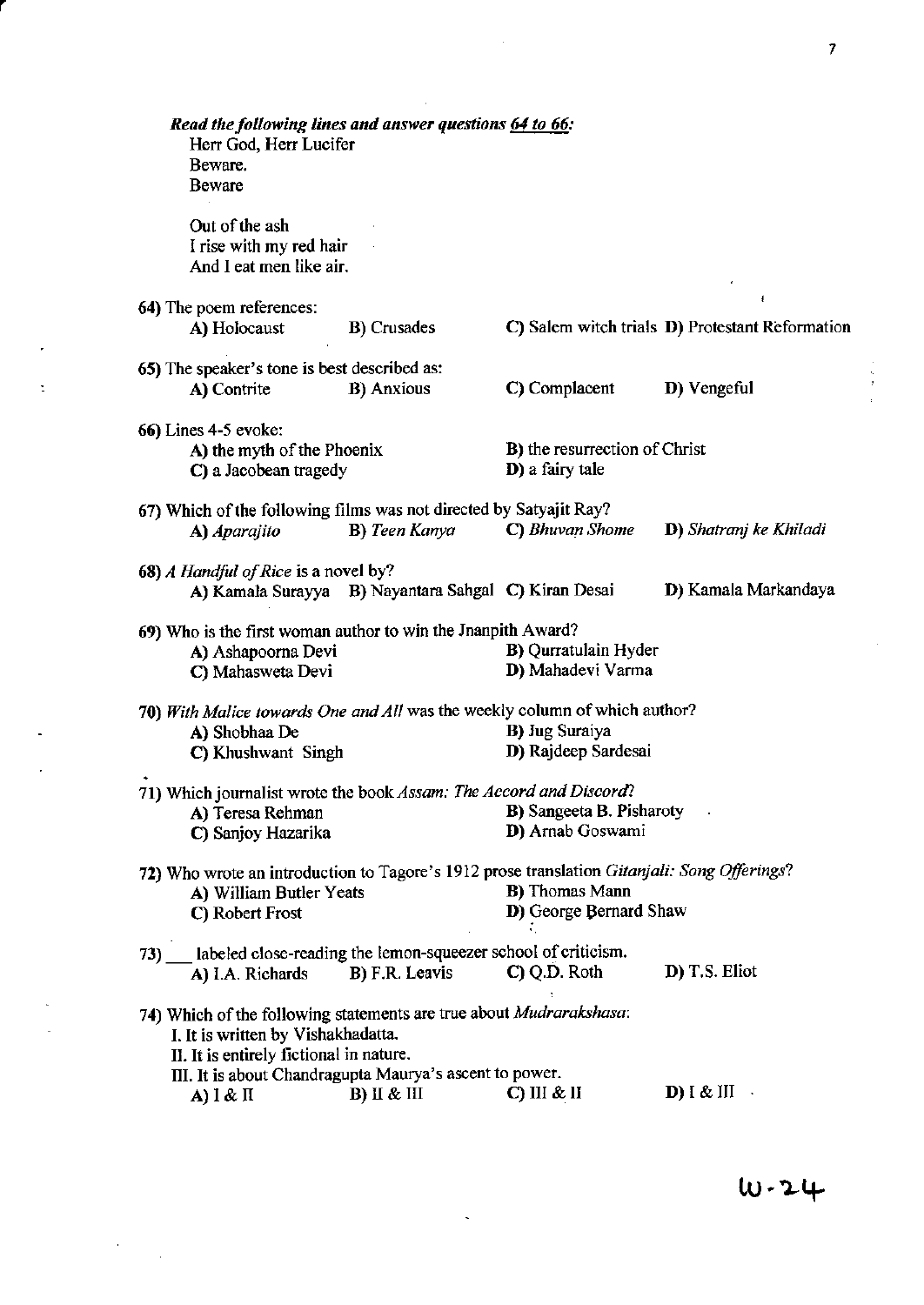| 75) The Bengali novel Saheb, Bibi, Gholam was written by:                                                                                                                                                                                                                                                                                                                                                         |                                  |                                                         |                    |
|-------------------------------------------------------------------------------------------------------------------------------------------------------------------------------------------------------------------------------------------------------------------------------------------------------------------------------------------------------------------------------------------------------------------|----------------------------------|---------------------------------------------------------|--------------------|
| A) Bimal Mitra                                                                                                                                                                                                                                                                                                                                                                                                    |                                  | B) Tarashankar Bandyopadhyay                            |                    |
| C) Akhteruzzaman Elias                                                                                                                                                                                                                                                                                                                                                                                            |                                  | D) Sarat Chandra Chattopadhyay                          |                    |
| 76) Which of the following is a short story by Mahasweta Devi?                                                                                                                                                                                                                                                                                                                                                    |                                  |                                                         |                    |
| A) "Uttaran"                                                                                                                                                                                                                                                                                                                                                                                                      | B) "Shishu"                      | C) Mother of 1084                                       | D) "Mahesh"        |
| 77) The author of the four-volume series The Neapolitan Novels is:                                                                                                                                                                                                                                                                                                                                                |                                  |                                                         |                    |
| A) Bernadine Evaristo                                                                                                                                                                                                                                                                                                                                                                                             |                                  | <b>B</b> ) Italo Calvino                                | J                  |
| C) Margaret Atwood                                                                                                                                                                                                                                                                                                                                                                                                |                                  | D) Elena Ferrante                                       |                    |
| 78) If you are in the "Land of Chup," which narrative by Salman Rushdie would you be in?                                                                                                                                                                                                                                                                                                                          |                                  |                                                         |                    |
| A) Midnight's Children                                                                                                                                                                                                                                                                                                                                                                                            |                                  | <b>B</b> ) Shame                                        |                    |
|                                                                                                                                                                                                                                                                                                                                                                                                                   | C) Haroun and the Sea of Stories | <b>D</b> ) Shalimar the Clown                           |                    |
| 79) Consider the following statements and select the combination of FALSE statements:<br>I. The Wretched of the Earth was originally written in French.<br>II. Frantz Fanon was inspired by Michel Foucault's work.<br>III. The History of Sexuality was written in the late twentieth century.<br>IV. Simone de Beauvoir was the author of The History of Sexuality.<br>V. The Wretched of the Earth is a novel. |                                  |                                                         |                    |
| $\bf{A}$ ) I, II & III                                                                                                                                                                                                                                                                                                                                                                                            | <b>B</b> ) II, III & V           | $C)$ I, III & IV                                        | D) II, IV & V      |
| 80) The Progressive Writers' Movement had its origins in the publication of?<br>A) Kallol in Bangla<br>C) Saraswati in Hindi                                                                                                                                                                                                                                                                                      |                                  | <b>B</b> ) <i>Angare</i> in Urdu<br>D) Parimal in Hindi |                    |
| 81) Who suggested that poetry is what gets lost in translation?                                                                                                                                                                                                                                                                                                                                                   |                                  |                                                         |                    |
| A) Mathew Arnold                                                                                                                                                                                                                                                                                                                                                                                                  |                                  | <b>B</b> ) Robert Frost                                 |                    |
| C) Charles Baudelaire                                                                                                                                                                                                                                                                                                                                                                                             |                                  | D) R.N. Tagore                                          |                    |
| 82) The Shadow Lines is a novel by:                                                                                                                                                                                                                                                                                                                                                                               |                                  |                                                         |                    |
| A) Vikram Seth                                                                                                                                                                                                                                                                                                                                                                                                    | B) R.K. Narayan                  | C) Amitav Ghosh                                         | D) Rohinton Mistry |
| 83) The Story of My Experiments with Truth was translated to English by:                                                                                                                                                                                                                                                                                                                                          |                                  |                                                         |                    |
| A) Mahadev Desai                                                                                                                                                                                                                                                                                                                                                                                                  | B) J.B. Kripalani                | C) Mohanlal Pandya D) Vinoba Bhave                      |                    |
| 84) Which Indian won the FIRST Pulitzer Prize?                                                                                                                                                                                                                                                                                                                                                                    |                                  |                                                         |                    |
| A) Jhumpa Lahiri                                                                                                                                                                                                                                                                                                                                                                                                  |                                  | <b>B)</b> Geeta Anand                                   |                    |
| C) Gobind Behari Lal                                                                                                                                                                                                                                                                                                                                                                                              |                                  | D) Siddhartha Mukharjee                                 |                    |
| 85) Consider the following statements and choose the correct combination:<br>I. Hind Swaraj was written by Mohandas Gandhi.<br>II. Hind Swaraj was not translated by Mohandas Gandhi.<br>III. It was translated from English to Gujarati.<br>IV. It was translated from Gujarati to English.                                                                                                                      |                                  |                                                         |                    |
| $A)$ $I \& III$                                                                                                                                                                                                                                                                                                                                                                                                   | $B)$ I & IV                      | $C)$ II & III                                           | D) II & IV         |
|                                                                                                                                                                                                                                                                                                                                                                                                                   |                                  |                                                         |                    |

86) Consider the following statements and choose the correct combination:

l,

 $w - 24$ 

 $\tilde{\zeta}$